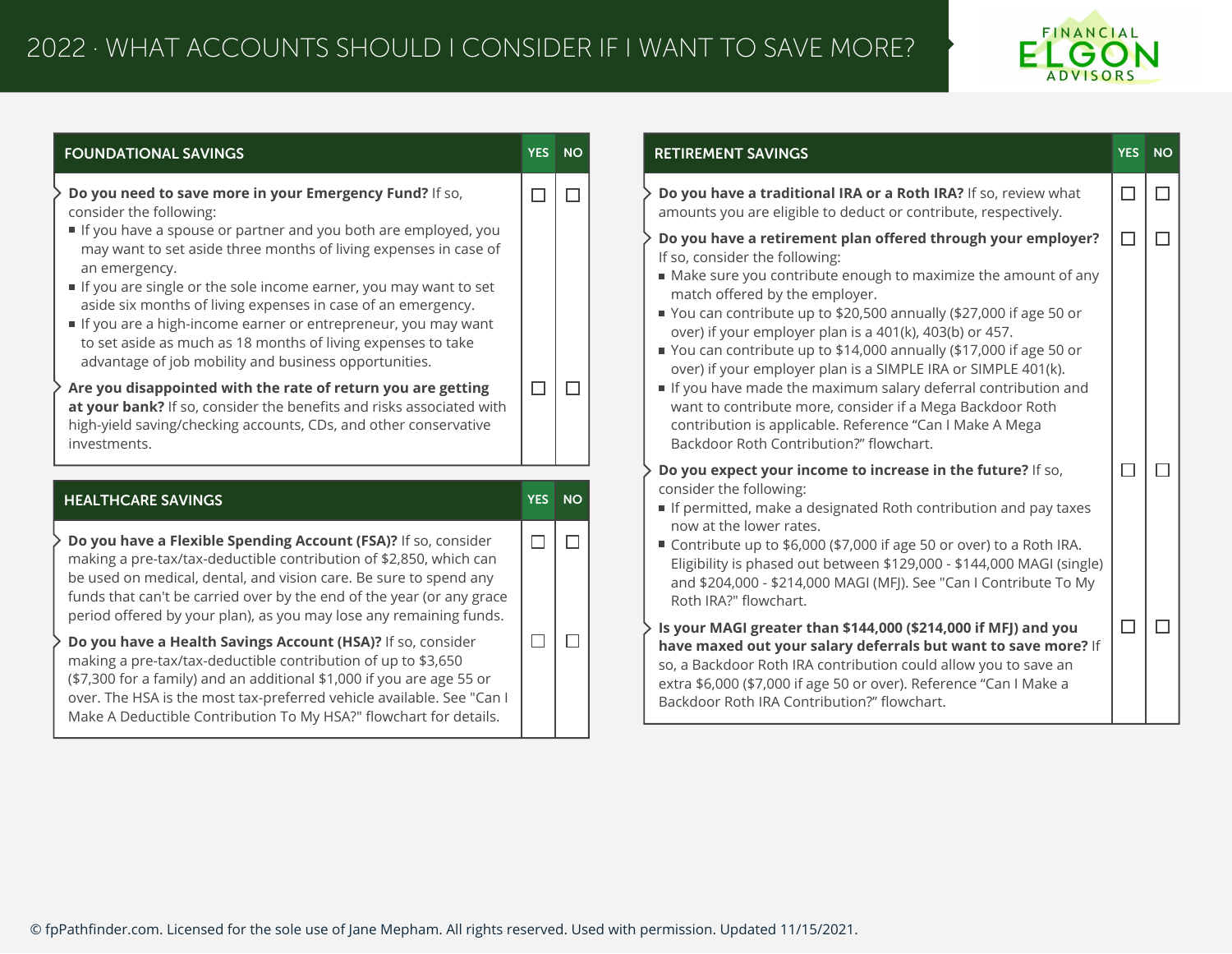

 $\Box$ 

 $\Box$ 

 $\Box$ 

 $\Box$ 

| <b>EMPLOYER-PROVIDED BENEFITS &amp; BUSINESS OWNER SAVINGS</b>                                                                                                                                                                                                                                                                                                                                                                                                                                                                                                                                                                                                                                                                                                                                                                                                                                                                                      | <b>YES</b>       | <b>NO</b>   | <b>ACCOUNTS</b>                                                                                                                                                                 |
|-----------------------------------------------------------------------------------------------------------------------------------------------------------------------------------------------------------------------------------------------------------------------------------------------------------------------------------------------------------------------------------------------------------------------------------------------------------------------------------------------------------------------------------------------------------------------------------------------------------------------------------------------------------------------------------------------------------------------------------------------------------------------------------------------------------------------------------------------------------------------------------------------------------------------------------------------------|------------------|-------------|---------------------------------------------------------------------------------------------------------------------------------------------------------------------------------|
| Does your employer offer any employee equity compensation<br>plans? If so, consider participating and review your selling strategy<br>in advance.                                                                                                                                                                                                                                                                                                                                                                                                                                                                                                                                                                                                                                                                                                                                                                                                   | $\Box$           | $\Box$      | Dynasty tru<br>generation:<br>interests ar                                                                                                                                      |
| Are you a business owner? If so, consider the following:<br>You can contribute up to \$61,000 (\$67,500 if age 50 or over) in a<br>401(k), including your employer and employee contributions. See<br>"Should I Set Up A Traditional 401(k) For My Business?" flowchart.<br>You can save more than the above amounts by opening and<br>contributing to a pension plan. Contribution amounts will vary<br>depending on several factors, such as the ages of the employees.<br>Are you a business owner and do you have minor children?<br>If so, consider the following:<br>Offering your children paid positions within the business can<br>allow them to save in their name (and to be taxed at their income<br>bracket). A Roth IRA may be an appealing account to fund.<br>single member LLCs, sole proprietorships, and partnerships<br>where the only owners are the parents don't have to pay FICA<br>taxes on the earnings of a minor child. | $\Box$<br>$\Box$ | $\Box$<br>□ | <b>TAX-DEFERRI</b><br>Do you have<br>the following<br>If you have<br>option may<br>Depending<br>guarantees<br>Do you need<br>consider the<br>which can pro<br><b>OTHER ACCO</b> |
| <b>ACCOUNTS TO HELP FUTURE GENERATIONS</b>                                                                                                                                                                                                                                                                                                                                                                                                                                                                                                                                                                                                                                                                                                                                                                                                                                                                                                          | <b>YES</b>       | <b>NO</b>   | Are you look                                                                                                                                                                    |
| Are you or your dependents planning to attend college? If so,<br>consider using a 529 plan to save for college:<br>You can use your annual exclusion amount to contribute up to<br>\$16,000 per year to a beneficiary's 529 account, gift tax-free.<br>Alternatively, you can make a lump sum contribution of up to<br>\$80,000 to a beneficiary's 529 account, and elect to treat it as if it                                                                                                                                                                                                                                                                                                                                                                                                                                                                                                                                                      | $\Box$           | $\Box$      | overly conce<br>accounts? If<br>Long-term<br>tax at distri<br>taxed at pr<br>Some inves<br>funds, mun                                                                           |
| were made evenly over a 5-year period, gift tax-free.<br>You may be eligible for a state income tax deduction or credit if<br>you contribute to a plan sponsored by your state.                                                                                                                                                                                                                                                                                                                                                                                                                                                                                                                                                                                                                                                                                                                                                                     |                  |             | liability.<br>Are you char<br><b>Advised Func</b>                                                                                                                               |

## **ACCOUNTS TO HELP FUTURE GENERATIONS (CONTINUED) YES NO**

usts could be used to provide funds for many future is. Each state has specific rules regarding the vesting of nd maximum duration of trusts.

## **TAX-DEFERRED INSURANCE OPTIONS YES NO**

- **(or would you consider) an annuity?** If so, consider the following:
- maxed out your savings in tax-deferred accounts, this y be attractive as it provides tax deferral on the gains.
- on the contract, some annuities offer very few s, resulting in low-cost options.
- **d to increase your life insurance coverage?** If so, benefits of buying a cash value life insurance policy, ovide both life insurance and tax deferral on the gains.

| <b>OTHER ACCOUNTS</b>                                                                                                                                                                                                                                                                                                                                                                                                                                                                                                    | <b>YES</b> | <b>NO</b> |
|--------------------------------------------------------------------------------------------------------------------------------------------------------------------------------------------------------------------------------------------------------------------------------------------------------------------------------------------------------------------------------------------------------------------------------------------------------------------------------------------------------------------------|------------|-----------|
| $\cdot$ Are you looking to invest in the markets and are you not<br>overly concerned about saving (or able to save) in tax-deferred<br>accounts? If so, consider a taxable brokerage account:<br>Long-term gains are taxed at preferential rates upon the sale (no<br>tax at distribution from the account). Qualified dividends are also<br>taxed at preferential rates.<br>■ Some investments (tax-managed funds, zero-dividend stock<br>funds, municipal bond funds, ETFs) can further mitigate any tax<br>liability. |            |           |
| Are you charitably inclined? If so, consider utilizing a Donor<br>Advised Fund.                                                                                                                                                                                                                                                                                                                                                                                                                                          |            |           |
| Do you have any debts (especially credit card debt)? If so,<br>consider paying down high-interest debt instead of saving more.                                                                                                                                                                                                                                                                                                                                                                                           |            |           |

© fpPathfinder.com. Licensed for the sole use of Jane Mepham. All rights reserved. Used with permission. Updated 11/15/2021.